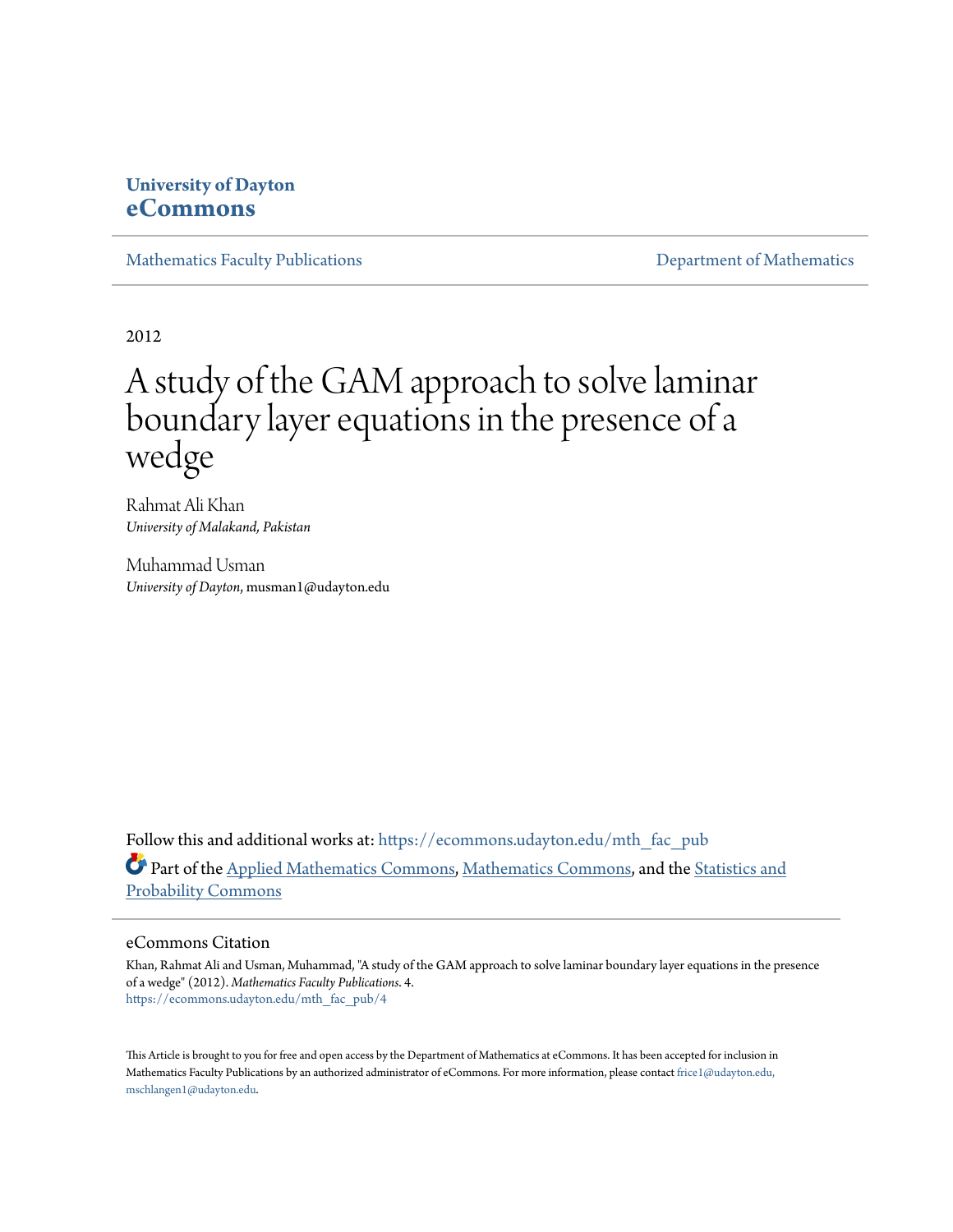# **A Study of the GAM Approach to Solve Laminar Boundary Layer Equations in the Presence of a Wedge**

**Rahmat Ali Khan**

University of Malakand, Chakdara Dir(L) Khyber Pukhtunkhwa, Pakistan rahmat alipk@yahoo.com

**Muhammad Usman**

Department of Mathematics, University of Dayton 300 College Park, Dayton, OH 45469-2316, USA musman1@udayton.edu

**Abstract.** We apply an easy and simple technique, the generalized approximation method (GAM) to investigate the temperature field associated with the Falkner-Skan boundary-layer problem. The nonlinear partial differential equations are transformed to nonlinear ordinary differential equations using the similarity transformations. An iterative scheme for the non-linear ordinary differential equations associated with the velocity and temperature profiles are developed via GAM. Numerical results for the dimensionless velocity and temperature profiles of the wedge flow are presented graphically for different values of the wedge angle and Prandtl number.

**Mathematics Subject Classification:** 03B22, 45A03, 90C92

**Keywords:** Falkner-Skan equation; Heat transfer; approximation method; GAM

## 1. INTRODUCTION

One of the well-known problems of classical fluid mechanics is the laminar flow along a stationary plate. When a free stream is parallel to a plate and the velocity is constant, the situation is known as the Blasius problem. When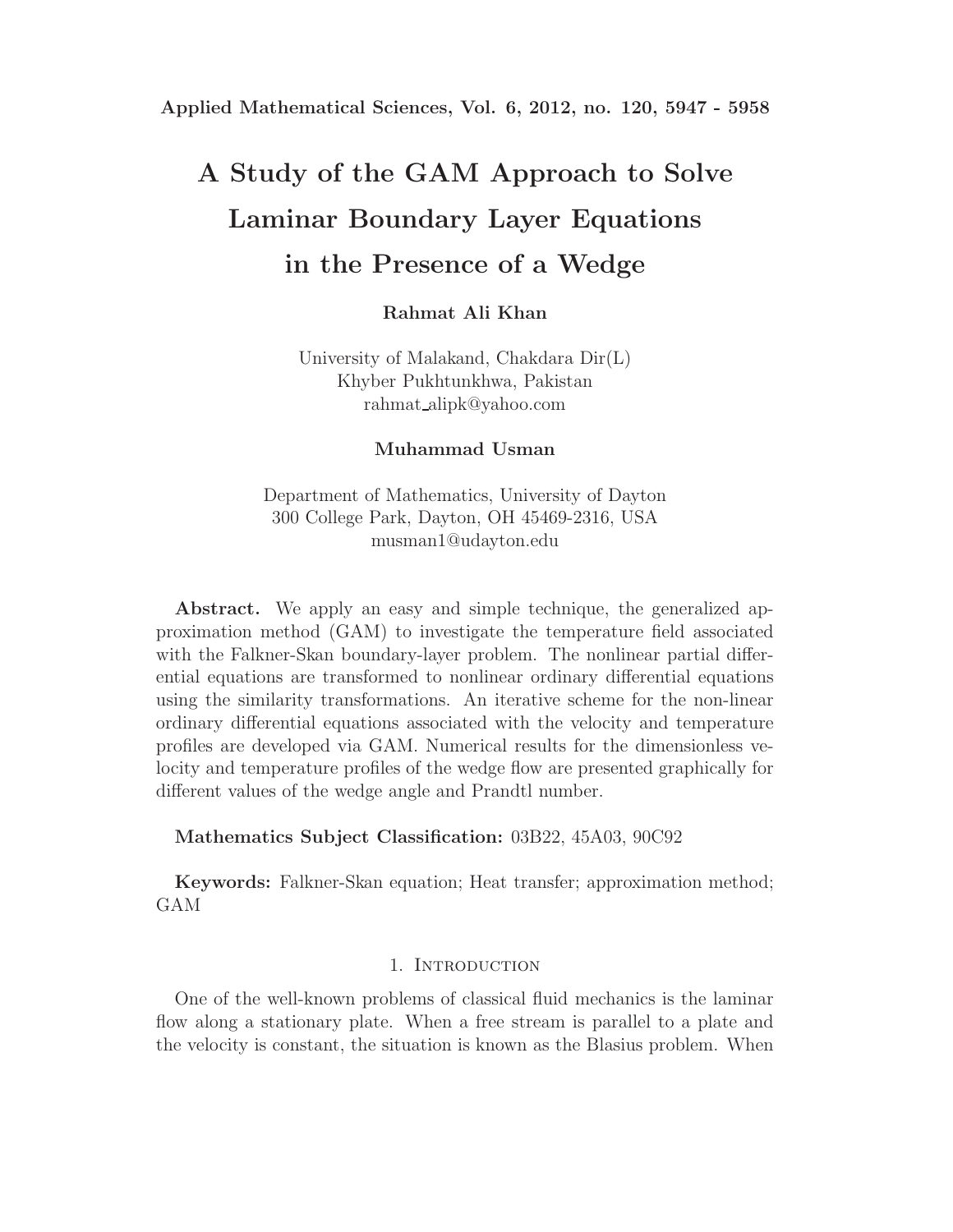the wall makes a positive angle with the free stream, then the problem is called a wedge flow problem. The temperature distribution associated with two-dimensional steady and incompressible wedge flow was first analyzed in 1930s by Falkner and Skan to illustrate the application of Prandtl's boundary layer theory. Falkner and Skan developed a similarity transformation method which reduced a partial differential boundary-layer equation to a nonlinear third order ordinary differential equation. For further historical context, we refer the readers to the recent paper by T. Fang and J. Zhanga [7]. Since then several researchers, including mathematicians, engineers and physicists have introduced new computational techniques to solve the wedge flow problem. For example, Lin and Lin [18] provided a very accurate numerical solution using Runge-Kutta method for forced convection heat transfer from isothermal or uniform-flux surfaces to fluids of any Prandtl number. Hsu et al. [8] studied the temperature and flow fields of the flow past a wedge using three methods: the series expansion method, Runge Kutta integration and the shooting method. Kuo [13] investigated the temperature field associated with the Falkner- Skan boundary-layer problem by the differential transformation method. More recently, Yao [21] studied series solution of the temperature distribution in the Falkner-Skan wedge flow by the homotopy analysis method. N. S. Elgazery [2] studies the Falkner-Skan equation using Adomian Decomposition Method and shooting method.

Motivated by [13, 21], in this paper, we revisited the problem of flow of an incompressible viscous fluid along a wedge placed in a flowing fluid and obtain estimates for the exact solution of the problem. Here we remark that mesh generation for the problem domain is the prerequisite for the numerical simulations of most of the numerical methods and in most cases it becomes more expensive than solving the problem itself. Moreover, series solution methods such as the series expansion method, homotopy analysis method, Adomian Decomposition Method etc yield wonderful results for a very short domain and for very small values of the parameters. But in most cases with large domain and big values of the parameters, the series may not converges and yield inaccurate results. Our contribution to this problem is that, we provide estimates for the exact solution and study the effect of the fluid parameters on the velocity field. These estimates determine the region of existence for the solution. Based on these estimates, we apply a simple analytical technique, the generalized approximation method (GAM), [9, 10, 11, 12], a kind of quasilinearization method  $\left[3, 4, 5, 14, 15, 16, 17, 19\right]$  which uses linear iterations to approximate the solution of the nonlinear problems. It is worthwhile to note that GAM is a theoretical iterative scheme which for each practical problem need to be developed and such iterative scheme for the problem under consideration have not been developed previously. For practical point of view, the importance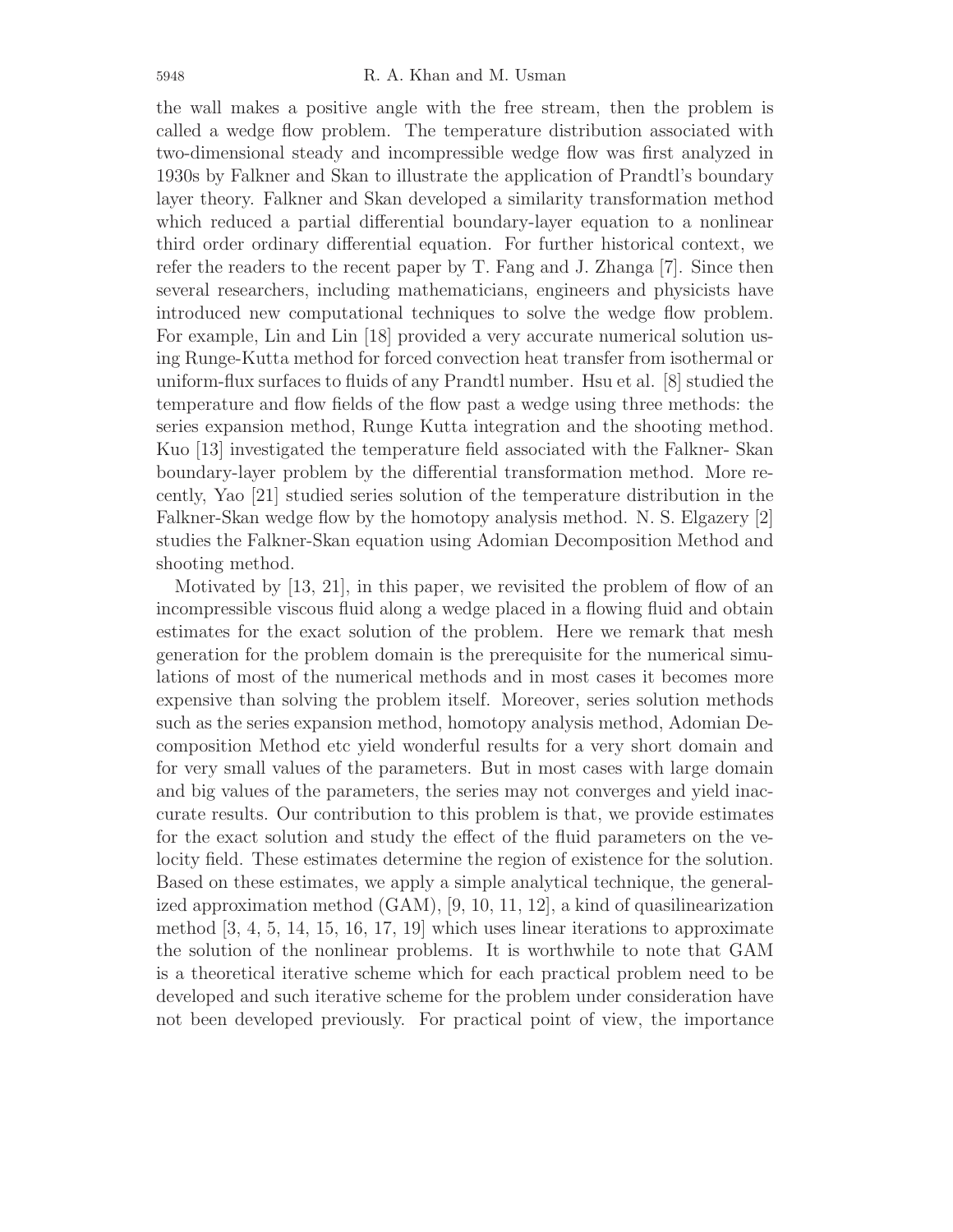#### Quasilinearization 5949

of the method is that it uses linear problems to generates a bounded monotone sequence which converges uniformly and rapidly to the solution of the original problem. The boundedness and monotonicity of the sequence guaranteed convergence of the sequence to the exact solution of the problem which most of the stated methods fail to guarantee. For Mathematical point of view, the important feature of the method is that, at each iteration, the solution is bracketed between the iterates and a fixed upper solution. Moreover, our results are accurate and consistent with the theoretical results for any value of the parameters and any domain.

The remaining part of this paper is organized as follows: In Section 2, we will present the problem under consideration. In Section 3, we will discuss some theorems and definitions about upper and lower solutions of the problem. In Sections 4 and 5, we formulate the generalized approximation method and study error analysis, while numerical simulations are presented in Section 6. Finally we present a brief conclusion in Section 7. We have used MATHE-MATICA for numerical simulations.

## 2. THE MATHEMATICAL MODEL

The temperature of the wall  $T_w$  is assumed to be uniform and constant and is greater than the free stream temperature  $T_{\infty}$ . It is further assumed that the mainstream velocity  $U_{\infty}$  is uniform and constant and that the flow in the laminar boundary layer is two-dimensional, and that the changes in temperature due to viscous dissipation are small, the flow and heat transfer are governed by the following equations [13]:

• continuity equation

(2.1) 
$$
\frac{\partial u}{\partial x} + \frac{\partial v}{\partial y} = 0,
$$

• momentum equation

(2.2) 
$$
u\frac{\partial u}{\partial x} + v\frac{\partial v}{\partial y} = U\frac{dU}{dx} + \nu\frac{\partial^2 u}{\partial y^2},
$$

• energy equation

(2.3) 
$$
u\frac{\partial T}{\partial x} + v\frac{\partial T}{\partial y} = \alpha \frac{\partial^2 T}{\partial y^2},
$$

where u, v are components of velocity in x and y directions of the fluid flow,  $\nu$ is the viscosity,  $U(x)$  is the reference velocity at the edge of the boundary layer,  $\alpha$  is the thermal diffusivity of the fluid and T is the temperature. Consider a general case of a power law free stream velocity, that is,  $U(x) = U_{\infty}(x/L)^m$ , where  $L$  is the length of the wedge,  $x$  is measured from the tip of the wedge and m is the Falkner-Skan power-law parameter. For the sketch of the flow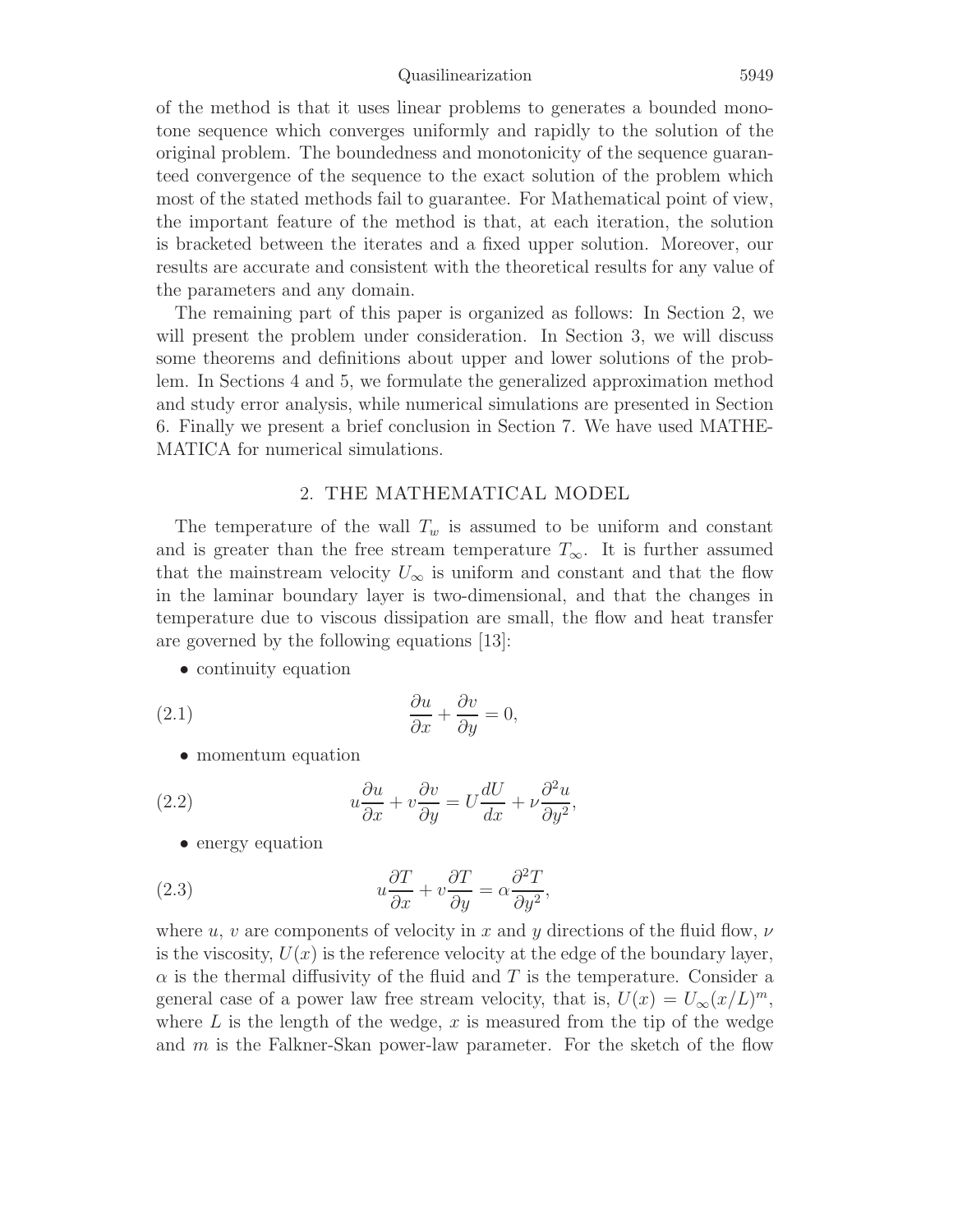layout, we refer the readers to [13]. The appropriate boundary conditions are given by [13]

(2.4) 
$$
u(x, 0) = v(x, 0) = 0, T(x, 0) = T_w,
$$

$$
u(x, y) \to U(x), T(x, y) \to T_{\infty} \text{ as } y \to \infty.
$$

The continuity equation  $(2.1)$  is automatically satisfied by the stream function  $\psi(x, y)$  such that

$$
u = \frac{\partial \psi}{\partial y}, \, v = -\frac{\partial \psi}{\partial x},
$$

and the momentum equation (2.2) takes the form

(2.5) 
$$
\frac{\partial \psi}{\partial y} \frac{\partial^2 \psi}{\partial x \partial y} - \frac{\partial \psi}{\partial x} \frac{\partial^2 \psi}{\partial y^2} = U \frac{dU}{dx} + \nu \frac{\partial^3 \psi}{\partial y^3}.
$$

By the transformation [13]

$$
f(\eta) = \left[\frac{1+m}{2} \frac{L^m}{\mu U_{\infty}} \frac{1}{x^{1+m}}\right]^{\frac{1}{2}} \psi, \ \eta = \left[\frac{1+m}{2} \frac{U_{\infty}}{\mu L^m} \frac{1}{x^{1-m}}\right]^{\frac{1}{2}} y, \ \theta = \frac{T-T_w}{T_{\infty}-T_w},
$$

where f is a dimensionless stream function and  $\eta$  is a similarity variable, the dimensionless momentum equation (2.5) and the dimensionless boundary-layer energy equation (2.3) become:

(2.6) 
$$
f'''(\eta) + f(\eta)f''(\eta) + \lambda[1 - (f'(\eta))^2] = 0, \ \eta \in (0, \infty),
$$

(2.7) 
$$
\theta''(\eta) + Pr \cdot f(\eta) \theta'(\eta) = 0, \ \eta \in (0, \infty),
$$

where  $\lambda \pi$  is the wedge angle and is related to the Falkner–Skan power-law parameter m through the expression  $\lambda = \frac{2m}{1+m}$ , and Pr is the Prandtl number, equal to the ratio of the momentum diffusivity to thermal diffusivity  $(Pr =$  $\nu/\alpha$ ) of the fluid and prime ' denotes differentiation with respect to  $\eta$ .

The boundary conditions (2.4) can be written as

(2.8) 
$$
f(0) = f'(0) = 0, \ \theta(0) = 0, \text{ and } f'(\eta) \to 1, \ \theta(\eta) \to 1 \text{ as } \eta \to \infty.
$$

Here we remark that the system of boundary value problems  $(2.6), (2.7), (2.8)$ is nonlinear and the available applied mathematical techniques will not be sufficient to solve exactly the system. We need to construct computational algorithm via GAM. Our main contribution is to study the nonlinear system (2.6), (2.7) under the boundary conditions (2.8). Using the transformation  $f(\eta) = \int_0^{\eta} w(s)ds$ , the boundary value problem  $(2.6)$ ,  $(2.7)$ ,  $(2.8)$  can be written as a second order nonlinear boundary value problem

(2.9) 
$$
-w''(\eta) - w'(\eta) = g(w, w'), \ \eta \in (0, \infty),
$$

$$
w(0) = 0, \ w(\infty) = 1,
$$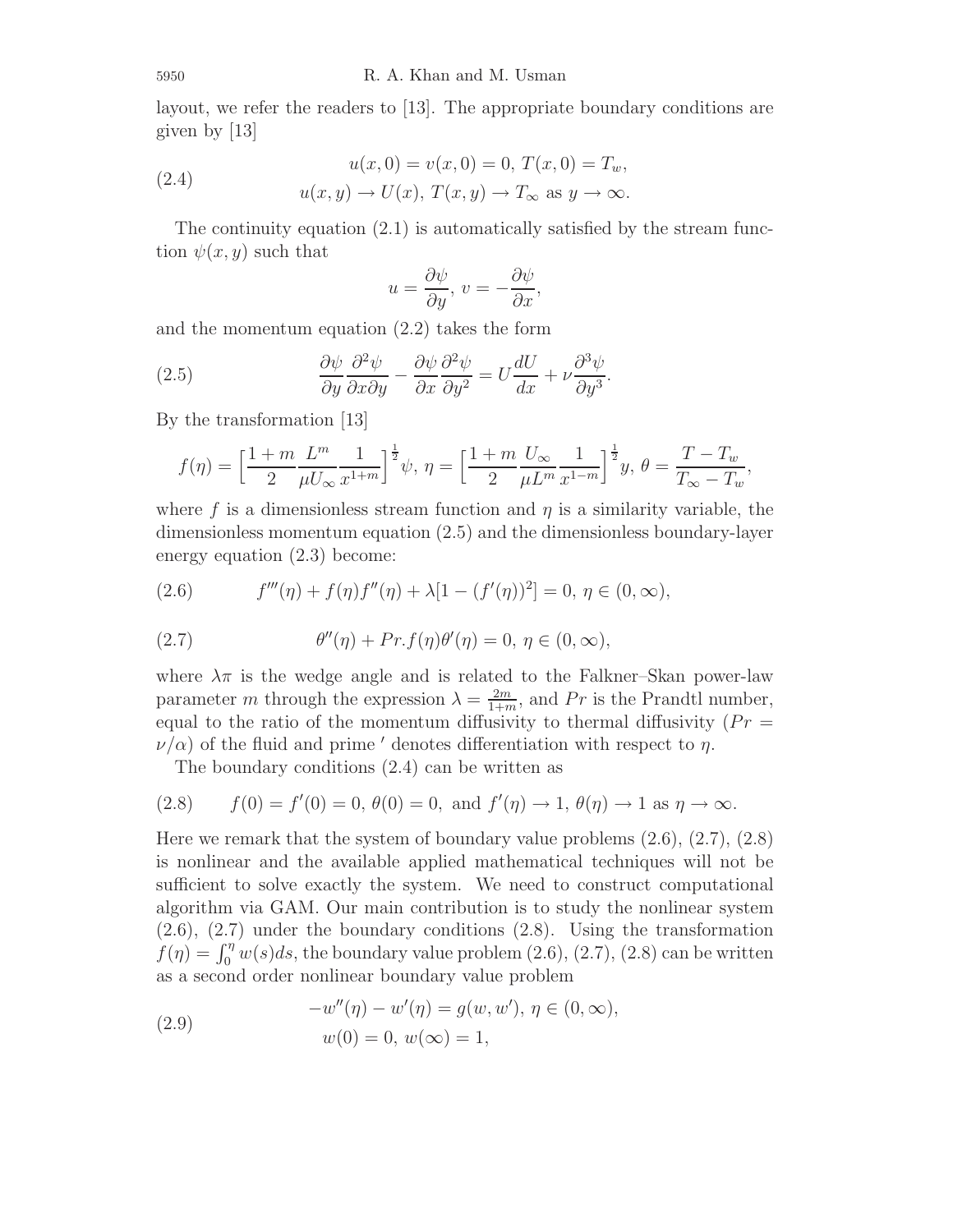Quasilinearization 5951

(2.10) 
$$
\theta''(\eta) + Pr.\theta'(\eta) \int_0^{\eta} w(s)ds = 0, \ \eta \in (0, \infty),
$$

$$
\theta(0) = 0, \ \theta(\infty) = 1,
$$

where  $g(w, w') = (\int_0^{\eta} w(s)ds - 1)w'(\eta) + \lambda[1 - w^2(\eta)]$ . To determine the temperature distribution using (2.10), we need to solve the nonlinear boundary value problem (2.9) for  $w(\eta)$ . Equivalently a solution of (2.9), is a solution of the corresponding integral equation

(2.11) 
$$
w(\eta) = (1 - e^{-\eta}) + \int_0^{\infty} G(\eta, s) g(w(s), w'(s)) ds, \ \eta \in (0, \infty),
$$

where

$$
G(\eta, s) = \begin{cases} 1 - e^{-\eta}, & 0 \le \eta < s \le \infty \\ (1 - e^{-\eta})e^{s - \eta}, & 0 \le s < \eta \le \infty \end{cases}
$$

is the Green's function of the corresponding homogeneous linear problem. Clearly,  $G(\eta, s) > 0$  on  $(0, \infty) \times (0, \infty)$ .

## 3. Upper and Lower Solutions: Estimates for the exact **SOLUTION**

Recall the concept of lower and upper solutions corresponding to the BVP  $(2.9).$ 

**Definition 3.1.** A function  $\alpha \in C^1(I)$  is called a lower solution of the BVP (2.9) if it satisfies the following inequalities,

$$
-\alpha'' \quad (\eta) - \alpha'(\eta) \le g(\alpha(\eta), \alpha'(\eta)), \quad \eta \in (0, \infty)
$$
  

$$
\alpha(0) \le 0, \alpha(\infty) \le 1.
$$

An upper solution  $\beta \in C^1(I)$  of the BVP (2.9) is defined similarly by reversing the inequalities.

Here,  $\alpha = 0$  and  $\beta = 1$  are lower and upper solutions of the BVP (2.9).

**Definition 3.2.** For  $T > 0$ , a continuous function  $\omega : (0, \infty) \to (0, \infty)$  is called a Nagumo function if

$$
\int_{\gamma}^{\infty} \frac{s ds}{\omega(s)} = \infty,
$$

where  $\gamma = \max\{|\alpha(0) - \beta(T)|, |\alpha(T) - \beta(0)|\}.$  We say that  $g \in C[\mathbb{R} \times \mathbb{R}]$ satisfies a Nagumo condition on  $[0, T]$  relative to  $\alpha$ ,  $\beta$  if for  $x \in [\min \alpha, \max \beta],$ there exists a Nagumo function  $\omega$  such that  $|g(w, w')| \leq \omega(|w'|)$ .

The following result is known [1] (Theorem 1.7.1, Page 31).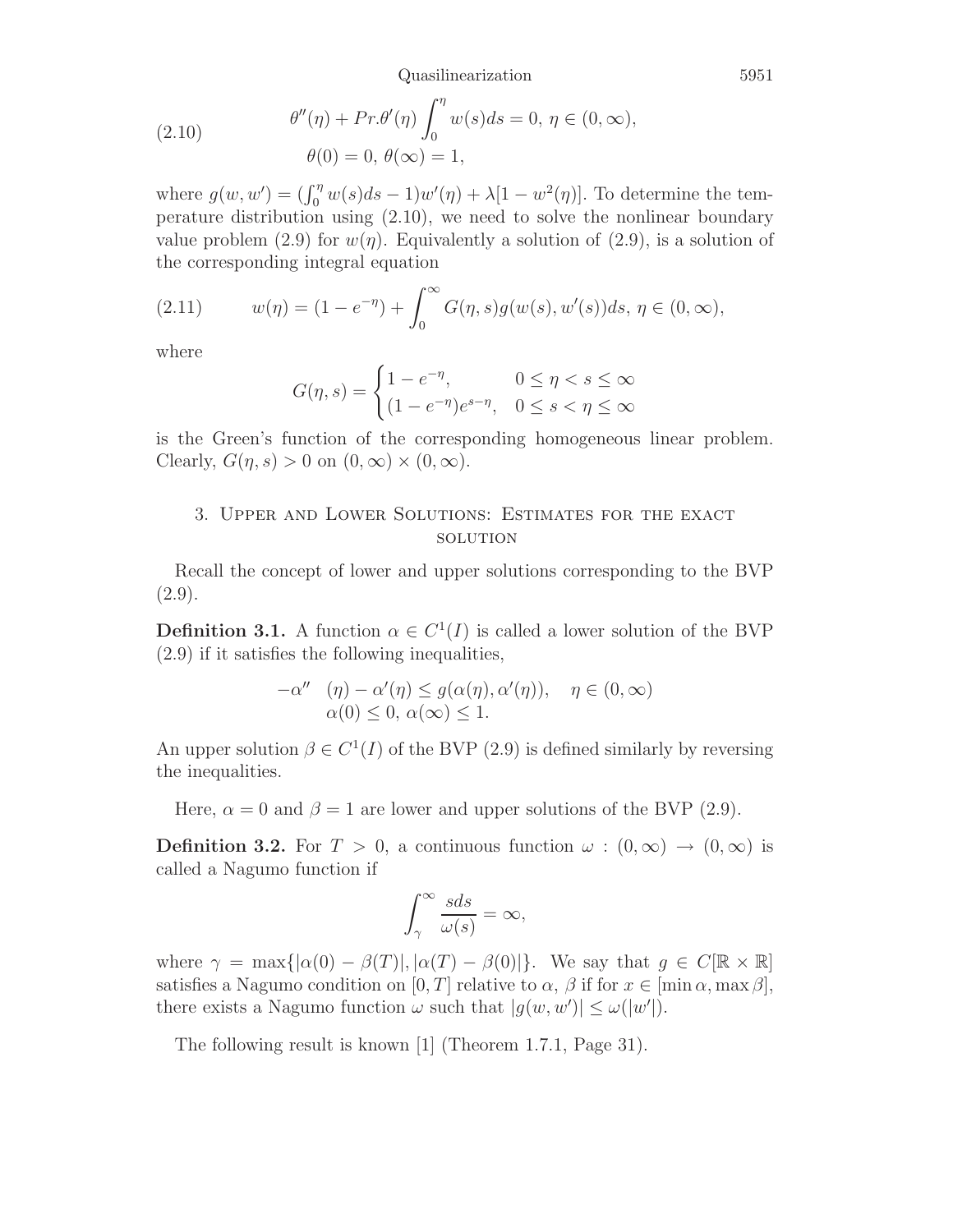**Theorem 3.3.** Assume that for each  $T > 0$ ,  $g(w, w')$  satisfies Nagumo's con*dition on*  $[0, T]$  *relative to the pair*  $\alpha, \beta \in C^1[[0, \infty), \mathbb{R}]$  *with*  $\alpha \leq \beta$  *on*  $[0, \infty)$ *. Suppose also that*  $\alpha$ ,  $\beta$  *are lower and upper solutions of* (2.9) *on* [0,  $\infty$ ), *respectively.* Then the BVP (2.9) has a solution  $w \in C^2([0,\infty),\mathbb{R}]$  such that  $\alpha \leq w \leq \beta$  *on*  $[0, \infty)$ *.* 

Since  $\alpha = 0, \beta = 1$ , therefore for each  $T > 0, \eta \in [0, T]$  and  $w(\eta) \in [0, 1]$ , we have

$$
|g(w, w')| = |(\int_0^{\eta} w(s)ds - 1)w'(\eta) + \lambda[1 - w^2(\eta)]| \le (T + 1)|w'(\eta)| + |\lambda| = \omega(|w'|).
$$

Hence, for each  $T > 0$ , g satisfies a Nagomo condition with  $\omega(s) = (T+1)s+|\lambda|$ as a Nagumo function and  $\gamma = 1$ . By Theorem 3.3, the the BVP (2.9) has a solution u such that  $\alpha \leq w \leq \beta$  on  $[0, \infty)$ . Hence

$$
0 \le w(\eta) \le 1, \quad 0 \le f(\eta) \le \eta, \quad \eta \in [0, \infty).
$$

These are the estimates for  $w$  and  $f$ .

## 4. **GENERALIZED APPROXIMATION METHOD (GAM)**

Differentiating g with respect to  $w, w'$ , we obtain

$$
g_w = -2\lambda w, \ g_{w'} = f(\eta) - 1, \ g_{ww} = -2\lambda, \ g_{ww'} = 0, \ g_{w'w'} = 0.
$$

The quadratic form

$$
(w-z)^2 g_{ww}(z, z') + 2(w-z)(w'-z') g_{ww'}(z, z') + (w'-z')^2 g_{w'w'}(z, z') \le 0,
$$

which implies that

(4.1) 
$$
g(w, w') \le g(z, z') + g_w(z, z')(w - z) + g_{w'}(z, z')(w' - z')
$$

$$
= B(z, z') + (\int_0^{\eta} z(s)ds - 1)w' - 2\lambda zw,
$$

where  $z, z' \in \mathbb{R}, B(z, z') = \lambda(1 - z^2(\eta) + 2z(\eta)).$ Define  $h : \mathbb{R}^4 \to \mathbb{R}$  by

$$
h(w, w'; z, z') = B(z, z') + \left(\int_0^{\eta} z(s)ds - 1\right)w' - 2\lambda zw.
$$

Clearly,  $h$  is continuous and satisfies the following relations

(4.2) 
$$
\begin{cases} g(w, w') \le h(w, w'; z, z'), \\ g(w, w') = h(w, w'; w, w'). \end{cases}
$$

As an initial approximation, choose  $w_0 = \beta = 1$  and consider the following linear BVP

(4.3) 
$$
w''(\eta) - w'(\eta) = h(w(\eta), w'(\eta); w'_{0}(\eta), w'_{0}(\eta)),
$$

$$
w(0) = 0, \quad w(\infty) = 1.
$$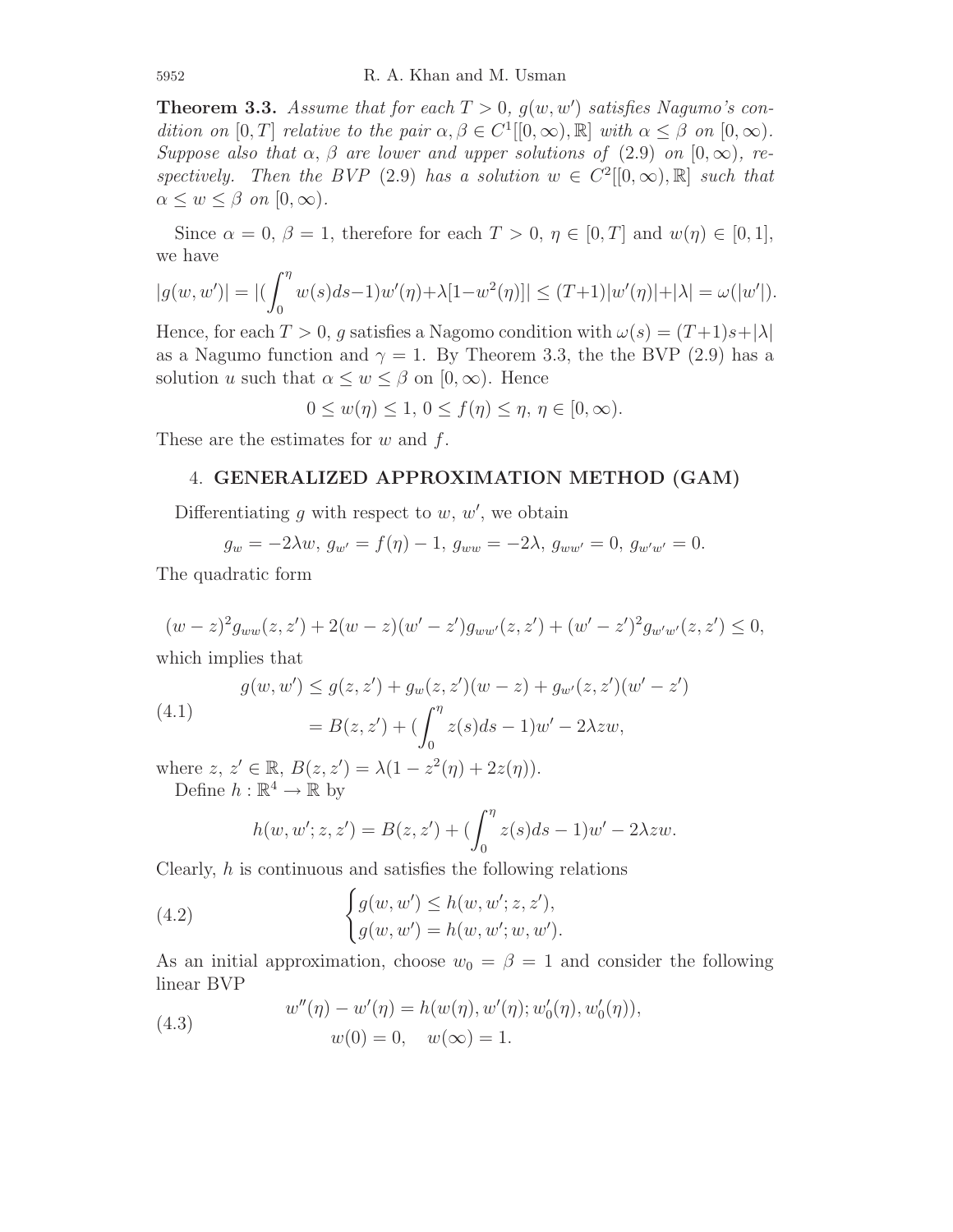Using (4.2) and the definition of lower and upper solutions, we obtain

$$
h(w_0(\eta), w'_0(\eta); w_0(\eta), w'_0(\eta)) = g(w_0(\eta), w'_0(\eta)) \le -w''_0(\eta) - w'_0(\eta), \ \eta \in (0, \infty)
$$
  

$$
h(\alpha(\eta), \alpha'(\eta); w_0(\eta), w'_0(\eta)) \ge g(\alpha(\eta), \alpha'(\eta)) \ge -\alpha''(\eta) - \alpha\beta'(\eta), \ \eta \in (0, \infty),
$$

which implies that  $\alpha$  and  $w_0$  are lower and upper solutions of (4.3). Hence, by Theorem 3.3, solution  $w_1$  of (4.3) satisfies  $\alpha \leq w_1 \leq w_0$  on  $[0, \infty)$ . Moreover, in view of  $(4.2)$  and the fact that  $w_1$  is a solution of  $(4.3)$ , we obtain

(4.4)  
\n
$$
-w''_1(\eta) - w'_1(\eta) = h(w_1(\eta), w'_1(\eta); w_0(\eta), w'_0(\eta)) \ge g(w_1(\eta), w'_1(\eta)), \ \eta \in (0, \infty),
$$

which implies that  $w_1$  is an upper solution of  $(2.9)$ .

Similarly, we can show that  $\alpha$  and  $w_1$  are lower and upper solutions of the linear BVP

(4.5) 
$$
-w''(\eta) - w'(\eta) = h(w(\eta), w'(\eta); w'_{1}(\eta), w'_{1}(\eta)),
$$

$$
w(0) = 0, \quad w(\infty) = 1.
$$

By Theorem 3.3, there exists a solution  $w_2$  of (4.5) such that  $\alpha \leq w_2 \leq w_1$  on  $(0, \infty)$ .

Continuing this process we obtain a monotone sequence  $\{w_n\}$  of solutions of linear problems satisfying

$$
\beta = w_0 \ge w_1 \ge w_2 \ge w_3 \ge \dots \ge w_{n-1} \ge w_n \ge \alpha
$$
 on  $(0, \infty)$ ,

where the element  $w_n$  is a solution of the following linear problem

$$
-w''(\eta) - w'(\eta) = g(w(\eta), w'(\eta); w_{n-1}(\eta), w'_{n-1}(\eta)),
$$
  

$$
w(0) = 0, \quad w(\infty) = 1,
$$

and is given by

$$
(4.6)
$$

$$
w_n(y) = (1 - e^{-\eta}) + \int_0^{\infty} G(\eta, s) h(w_n(s), w'_n(s); w_{n-1}(s), w'_{n-1}(s)) ds, \eta \in (0, \infty).
$$

The sequence of functions  $w_n$  is uniformly bounded and equicontinuous. The monotonicity and uniform boundedness of the sequence  $\{w_n\}$  implies the existence of a pointwise limit  $\omega$  on  $(0,\infty)$ . From the boundary conditions, we have

$$
0 = w_n(0) \to \omega(0) \text{ and } 1 = w_n(\infty) \to \omega(\infty).
$$

Hence  $\omega$  satisfy the boundary conditions. Moreover, by the dominated convergence theorem, for any  $\eta \in (0,\infty)$ , we have

$$
\int_0^\infty G(\eta,s)h(w_n(s),w_n'(s);w_{n-1}(s),w_{n-1}'(s))ds\to \int_0^\infty G(\eta,s)g(\omega(s),\omega'(s))ds.
$$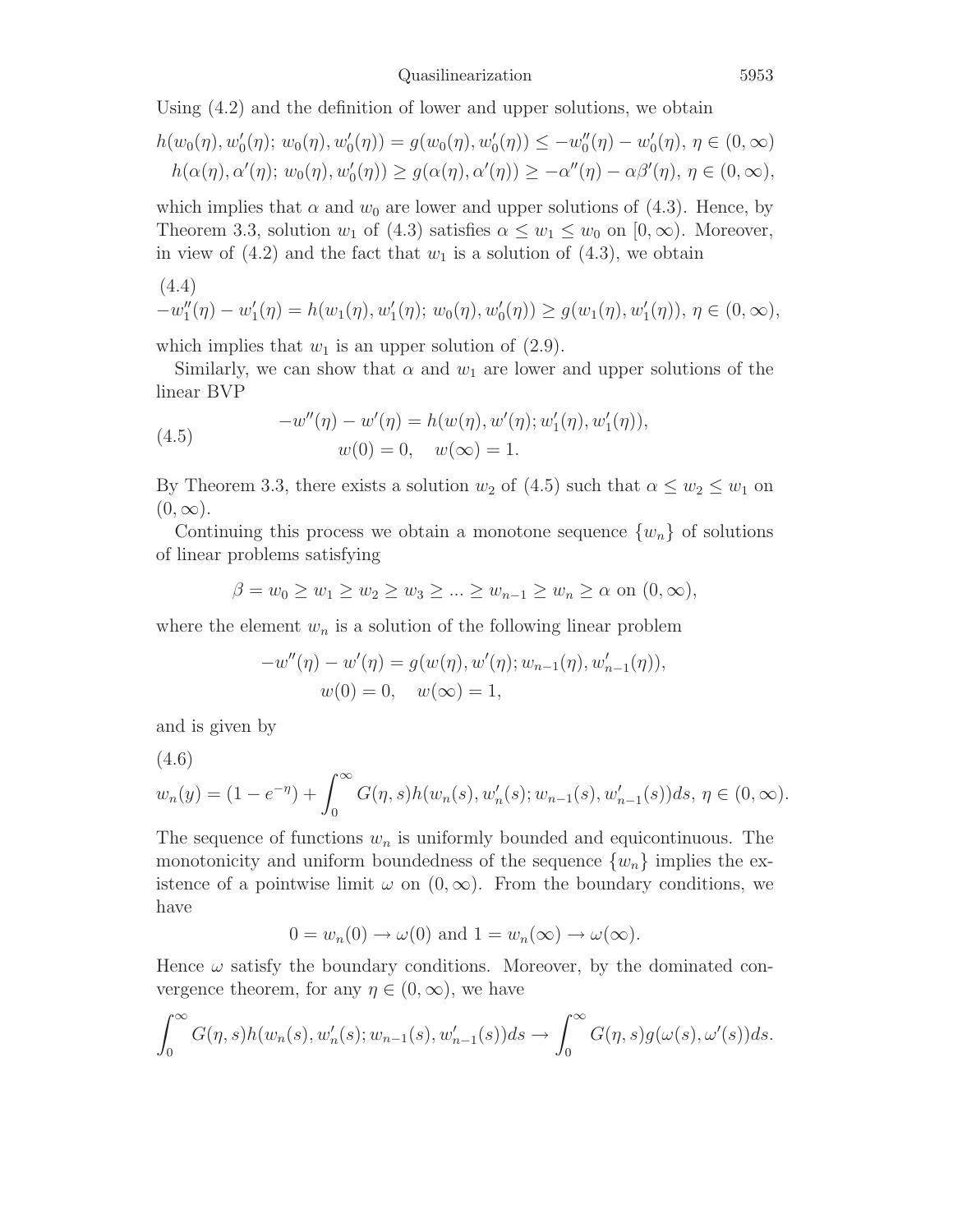Passing to the limit as  $n \to \infty$ , (4.6) yields

(4.7) 
$$
\omega(\eta) = (1 - e^{-\eta}) + \int_0^\infty G(\eta, s) g(\omega(s), \omega'(s)) ds, \eta \in (0, \infty),
$$

which implies that  $\omega$  is a solution of (2.9). Hence, the BVP (2.10) takes the form

(4.8) 
$$
\theta''(\eta) + Pr.\theta'(\eta) \int_0^{\eta} \omega(s)ds = 0, \ \eta \in (0, \infty),
$$

$$
\theta(0) = 0, \ \theta(\infty) = 1.
$$

## 5. Error Analysis: Rapid convergence

In order to justify that the convergence is faster, we study error analysis and show that the convergence is quadratic. Define  $e_n = w_n - w$  on I, then we have  $e_n(0) = 0$ ,  $e_n(\infty) = 0$  and

$$
-e''_n(\eta) - e'_n(\eta) = h(\eta, w_n, w'_n; w_{n-1}, w'_{n-1}) - g(\eta, w, w'), t \in [0, \infty),
$$

which in view of the mean value theorem, the definition of  $h$  and the relation  $g_u \leq 0$ , yields

$$
-e''_n(\eta) - e'_n(\eta) \le (f(\eta) - 1)e'_n(\eta) + \lambda e'^2_{n-1}.
$$

By comparison result, we have  $e_n \leq r$  on  $[0, \infty)$ , where r is a solution of the linear boundary value problem,

$$
-r''_n(\eta) - r'_n(\eta) = (f(\eta) - 1)r'_n(\eta) + \lambda e'^2_{n-1}, r(0) = r(\infty) = 0
$$

and is given by

(5.1) 
$$
r(\eta) = \int_0^\infty G(\eta, s) [(f(s) - 1) r'_n(s) + \lambda e'^2_{n-1}] ds.
$$

In view of the boundary conditions, there exists  $t_1 \in (0, \infty)$  such that  $r'(t_1)=0$ and in view of the differential equation in (5.1), it follows that the function  $r' e^{\int f}$  is decreasing. Hence  $r'(\eta) \geq 0, \eta \in [0, t_1]$  and  $r'(\eta) \leq 0, \eta \in [t_1, \infty)$ . Moreover,  $f(\eta)$  being an increasing function of  $\eta$  ensure the existence of  $t_2 \in$  $(0, \infty)$  such that  $f(\eta) \leq 1, \eta \in [0, t_2]$  and  $f(\eta) \geq 1, \eta \in [t_2, \infty)$ . Choose  $t_3 = \min\{t_1, t_2\}$  and  $t_4 = \max\{t_1, t_2\}$ , then

$$
(f(\eta)-1)r'_n(\eta) \leq 0, \eta \in [0, t_3], (f(\eta)-1)r'_n(\eta) \geq 0, \eta \in [t_3, t_4], (f(\eta)-1)r'_n(\eta) \leq 0, t \in [t_4, \infty).
$$
  
The negative part of the function  $(f(\eta) - 1)r'(n)$  is larger than its positive

The negative part of the function  $(f(\eta) - 1)r'_n(\eta)$  is larger than its positive part. Hence,

$$
\int_0^\infty G(\eta, s) [(f(s) - 1)r'_n(s)] ds \le 0
$$

and consequently, (5.1) reduces to

(5.2) 
$$
r(\eta) = \int_0^\infty G(\eta, s) \lambda e_{n-1}^{\prime 2} ds \le \int_0^\infty (1 - e^{-s}) \lambda e_{n-1}^{\prime 2} ds \lambda \|e_{n-1}^\prime\|^2,
$$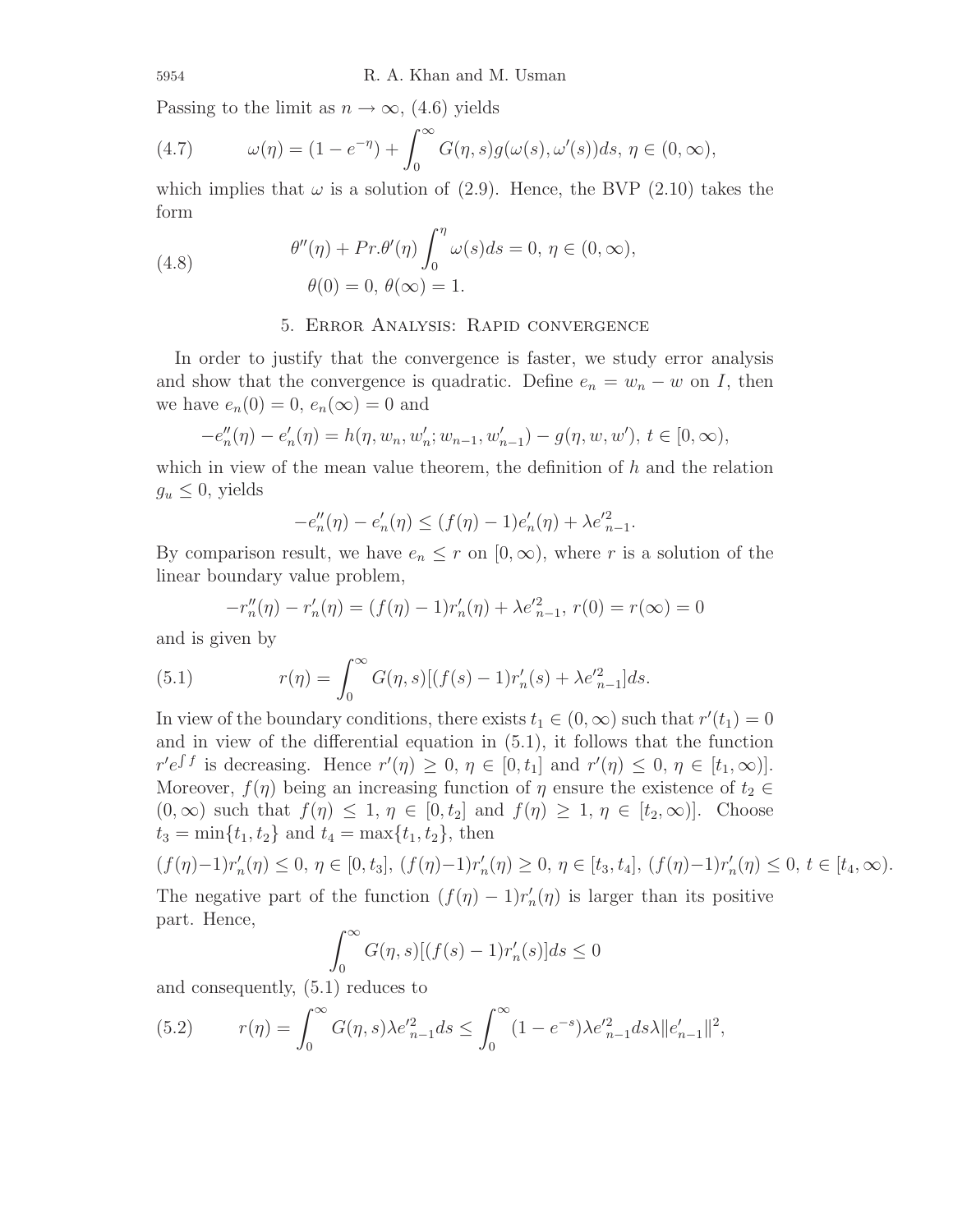where  $||x|| = \int_0^\infty (1 - e^{-s})^{\frac{1}{2}} x(s) ds$  is the L norm.

#### 6. NUMERICAL RESULTS and DISCUSSION

Results for f, f', f'' and  $\theta$  via GAM for different values of the parameter  $\lambda$ and the Prandtl number  $Pr$  are obtained. Numerical simulations show that only few iterations generated by the GAM is enough to approximate the exact solution of the problem independent of the choices of the parameters and the convergence is very fast. For example, see Figures 6.1 for  $f'(\eta)$  [or  $u(\eta)$ ] corresponding to  $\lambda = 0.5$  and  $\lambda = 1$ . The corresponding results for  $\lambda = 0.5$ is also shown in Table 1. Recall that  $\lambda = 0$  corresponds to the flat plane and  $\lambda = 1$  corresponds to the plane stagnation point. The behavior of f, f', f'' are shown in Fig.6.2 corresponding to  $\lambda = 0.5$  and  $\lambda = 1$ . The velocity profile corresponding to  $\lambda = 0, 0.5, 1$  is shown in Table 2. From Table 2, it follows that the asymptotic behavior of  $f'(\eta)$  is observed quicker for larger values of  $\lambda$  which show the effect of the parameter  $\lambda$  on  $f'(\eta)$ . Thus f' achieve its asymptotic behavior faster as the value of  $\lambda$  increases. In Fig. 6.3, we study the effect of the Prandtl number  $Pr$  on the temperature distribution  $\theta$ . We observe that both Prandtl number  $Pr$  and  $\lambda$  produce some effect on the temperature field  $\theta$ . For  $\lambda = 0.5, 1$ , the temperature field  $\theta$  is shown for different Prandtl number  $Pr = 1, 2, 3, 4, 5$  in Fig 6.3. We observe that  $\theta$  increases and achieve its asymptotic behavior faster as the value of  $Pr$  and  $\lambda$  increases.



Fig.1, Results for  $f'(\eta)$  via GAM for  $\lambda = 0.5$ (left) and  $\lambda = 1$  (right) indicating that the iterations converges rapidly to the exact solution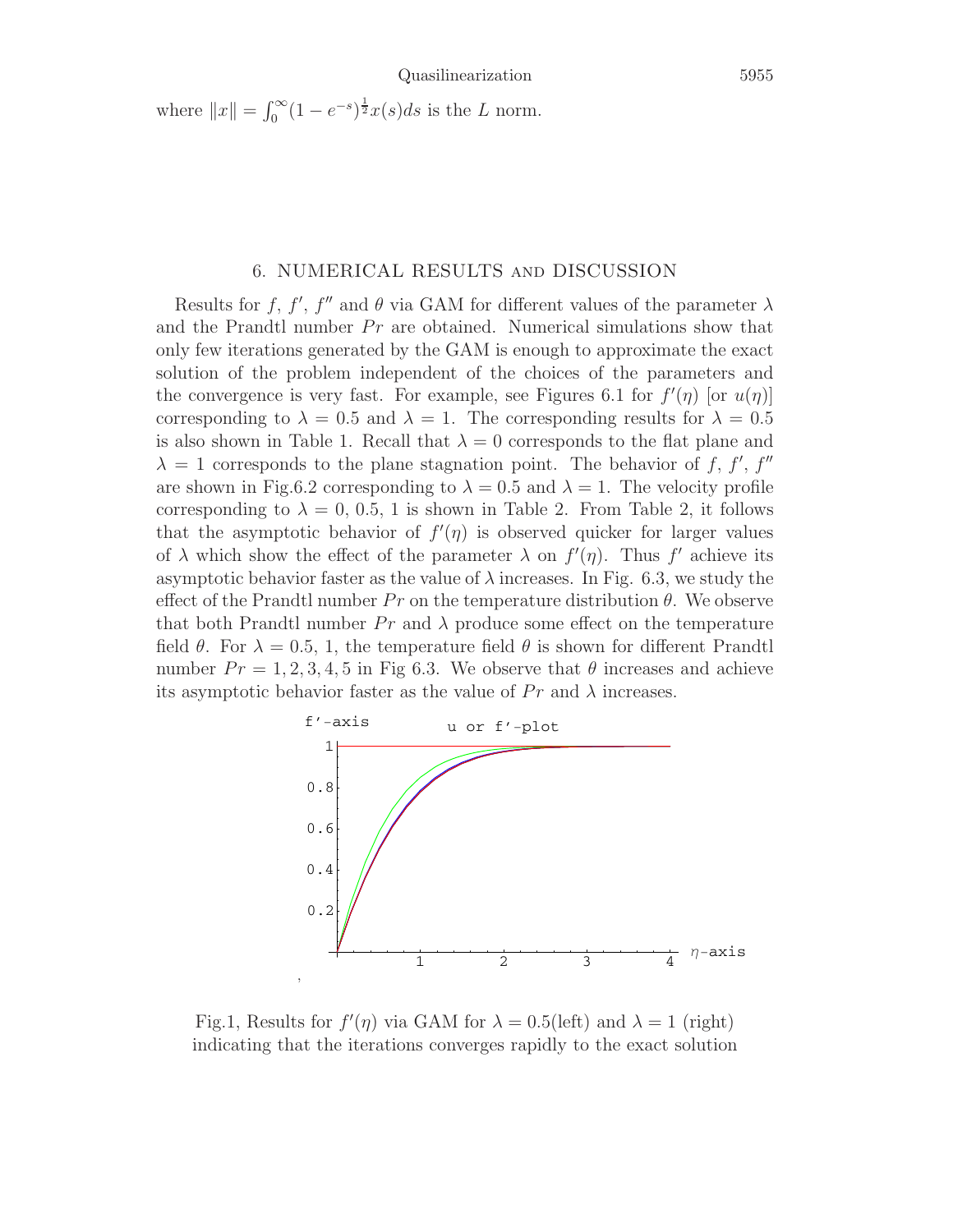

Fig.2, Results for  $f(\eta)$ ,  $f'(\eta)$  and  $f''(\eta)$  via GAM for  $\lambda = 0.5$  (left) and  $\lambda = 1$ (right)



Fig.3, Results for  $Pr = 1, 2, 3, 4, 5$ , results via GAM for  $\theta(\eta)$  with  $\lambda = 1$ (left) and  $\lambda = 2$ (right)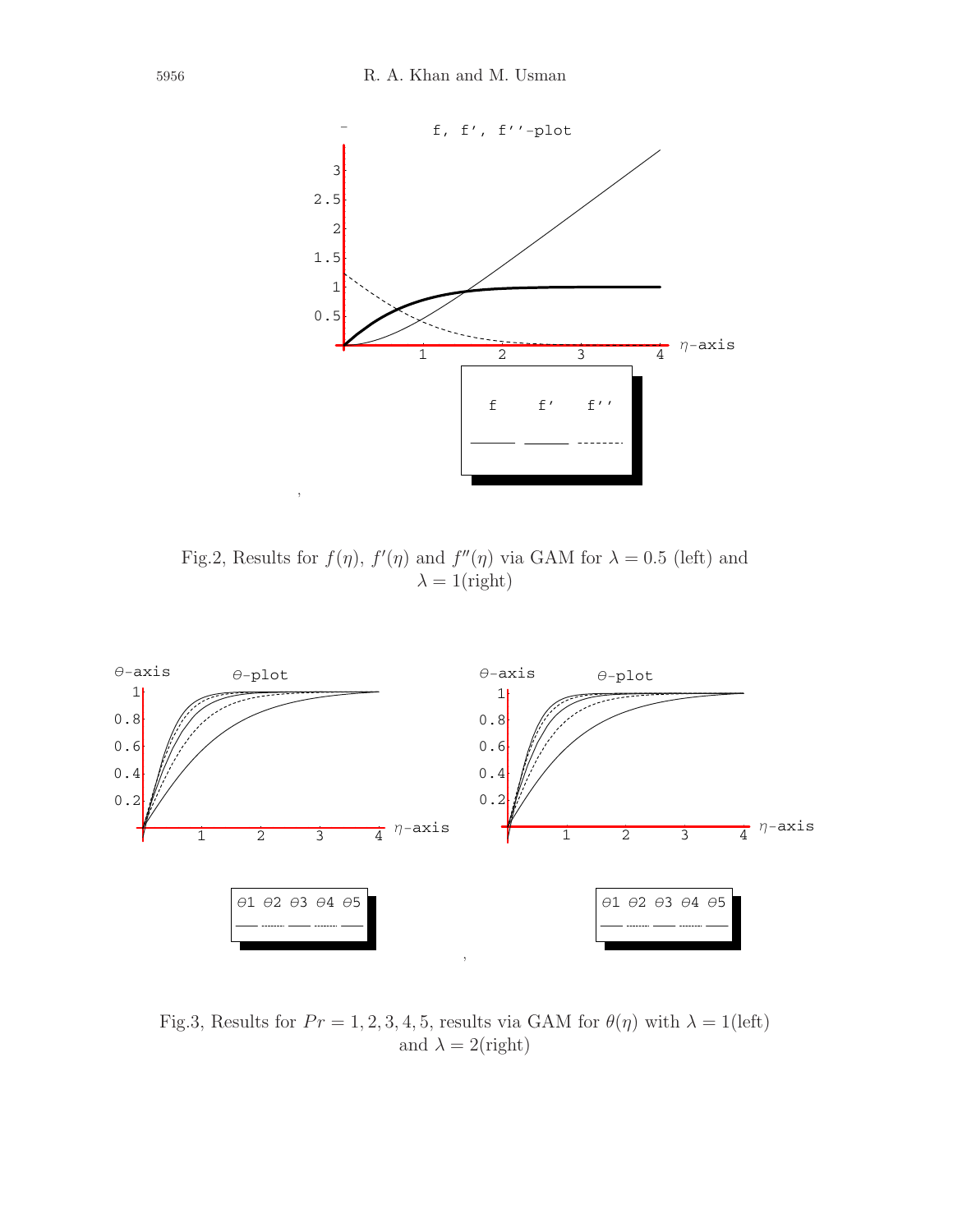| $\eta$ | 0.5 | 1 1.5 | $\overline{2}$ | 2.5 | $\overline{3}$ | 3.5                                                                                    | $\overline{4}$ |
|--------|-----|-------|----------------|-----|----------------|----------------------------------------------------------------------------------------|----------------|
|        |     |       |                |     |                | $w_1$   0.504121   0.79113   0.926534   0.978723   0.994987   0.999055   0.999869   1  |                |
|        |     |       |                |     |                | $w_2$   0.412332   0.697532   0.866992   0.950988   0.985119   0.996366   0.999354   1 |                |
|        |     |       |                |     |                | $w_3$   0.402634   0.683055   0.854516   0.943547   0.981855   0.995298   0.999115   1 |                |
|        |     |       |                |     |                | $w_4$   0.401596   0.681362   0.852888   0.942472   0.981341   0.995118   0.999073   1 |                |
|        |     |       |                |     |                | $w_5$   0.401482   0.681173   0.852702   0.942346   0.98128   0.995096   0.999067   1  |                |
|        |     |       |                |     |                | $w_6$   0.401469   0.681152   0.852681   0.942332   0.981273   0.995093   0.999067   1 |                |

Table 1; Results for f' obtained via GAM corresponding to  $\lambda = 0.5$ 

|                                                                                                       | 0.5 | 1.5 | 2.5 | 3.5 |  |
|-------------------------------------------------------------------------------------------------------|-----|-----|-----|-----|--|
| $f'[\lambda = 0.5]$   0.401467 $\sqrt{0.68115}$   0.852678   0.94233   0.981272   0.995093   0.999067 |     |     |     |     |  |
| $f'[\lambda=1]$   0.494612   0.777848   0.916165   0.973223   0.992865   0.998446   0.999747          |     |     |     |     |  |
| $f'[\lambda = 1.5]$   0.609368   0.871622   0.96405   0.991449   0.998288   0.999715   0.999963       |     |     |     |     |  |

Table 2; Results for f' obtained via GAM corresponding to  $\lambda = 0.5, 1, 1.5$ 

## 7. CONCLUSIONS

In this paper, we have used the generalized approximation method (GAM) to solve the third-order boundary value problem characterized by the wellknown Falkner-Skan equation. The effectiveness of the method is illustrated by applying it successfully to various instances of the Falkner-Skan equation. Effect of parameters on the flow is simulated using MATHEMATICA. Numerical simulations show that the sequence of iterates (approximate solutions) converges rapidly to the exact solution of the problem.

## **REFERENCES**

- [1] S. R. Bernfeld and V. Lakshmikantham, *An introduction to nonlinear boundary value problems*, Academic Press, Inc. New York and London (1974).
- [2] N. S. Elgazery, *Numerical solution for the Falkner-Skan equation*, Chaos, Solitons and Fractals, 35 (2008) 738-746.
- [3] P. W. Eloe and Yang Gao, *The method of quasilinearization and a three-point boundary value problem*, J. Korean Math. Soc., 39(2002), 319–330.
- [4] P. W. Eloe, *The quasilinearization method on an unbounded domain*, Proc. Amer. Math. Soc., 131(2002) 1481–1488.
- [5] P. W. Eloe and Y. Zhang, *A quadratic monotone iteration scheme for two point boundary value problems for ordinary differential equations*, Nonlinear Analy., 33(1998) 443– 453.
- [6] A. C. Falkner and S. W. Skan, *Some approximate solutions of the boundary layer equations*, Phil. Mag. 12(1931) 865-896.
- [7] T. Fang and J. Zhanga, *An exact analytical solution of the Falkner-Skan equation with mass transfer and wall stretching*, Int. J. Nonlinear Mech. 43(2008) 1000-1006.
- [8] C. H. Hsu, C. S. Chen and J.T. Teng, *Temperature and flow fields for the flow of a second grade fluid past a wedge*, Int. J. Non Lin. Mech., 5(1997) 933-946.